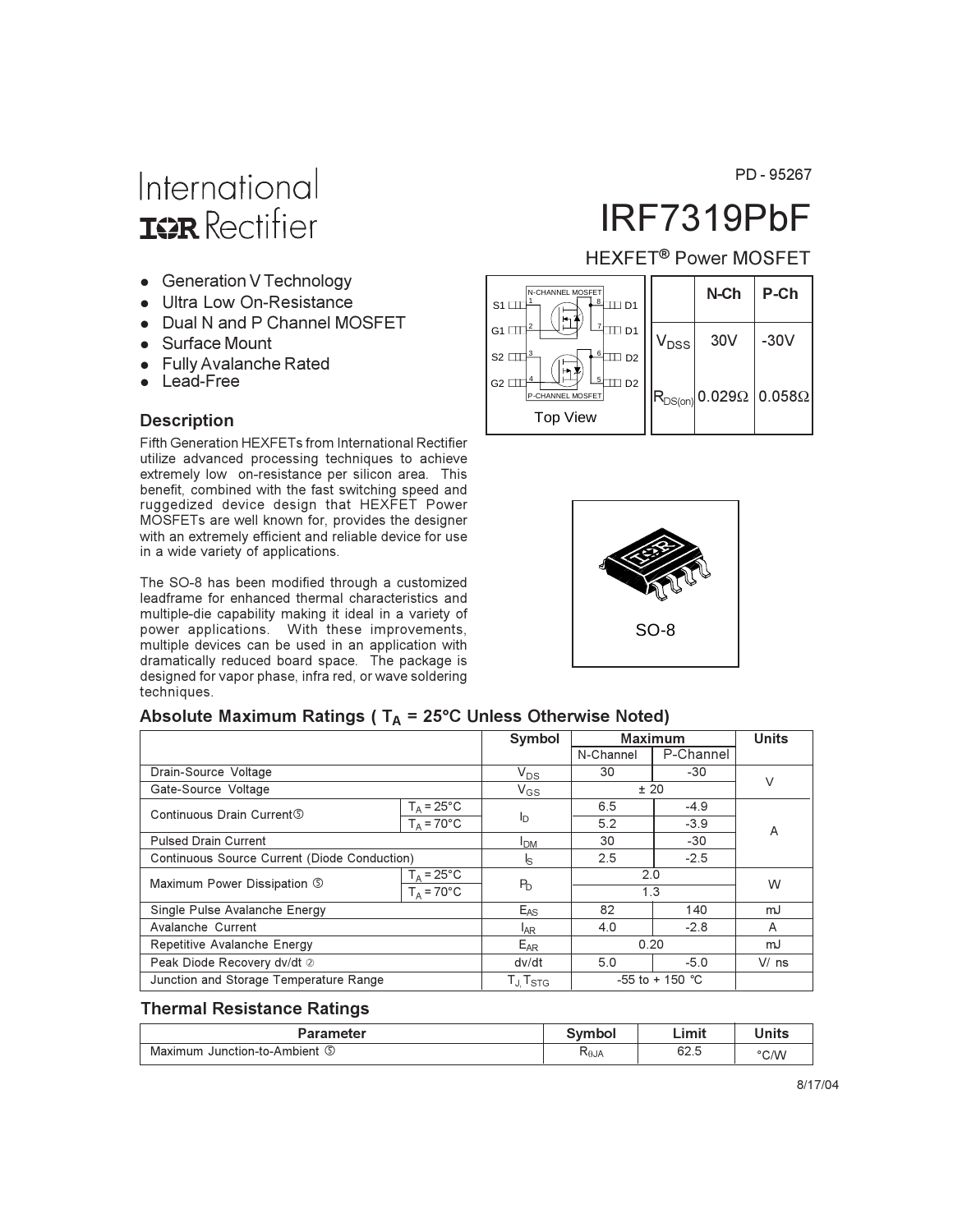# International **IGR** Rectifier

|                                           | Parameter                            |                   |                                 |                                   | Min.   Typ.   Max.   Units |                                     | Conditions                                                  |  |  |
|-------------------------------------------|--------------------------------------|-------------------|---------------------------------|-----------------------------------|----------------------------|-------------------------------------|-------------------------------------------------------------|--|--|
| $V_{(BR)DSS}$                             | Drain-to-Source Breakdown Voltage    | $N-Ch$ 30         |                                 |                                   |                            | V                                   | $V_{GS} = 0V$ , $I_D = 250 \mu A$                           |  |  |
|                                           |                                      | $P-Ch$ $-30$      |                                 | $\overline{\phantom{0}}$          | $\equiv$                   |                                     | $V_{GS}$ = 0V, $I_D$ = -250µA                               |  |  |
| $\Delta V_{\rm (BR)DSS}/\Delta T_{\rm J}$ | Breakdown Voltage Temp. Coefficient  | $N$ -Ch $\vert -$ |                                 | 0.022                             |                            | $V$ <sup><math>\circ</math></sup> C | Reference to $25^{\circ}$ C, $I_{D} = 1 \text{mA}$          |  |  |
|                                           |                                      | $P-Ch$            | $\equiv$                        | 0.022                             |                            |                                     | Reference to 25°C, $I_D = -1mA$                             |  |  |
|                                           |                                      | N-Ch              |                                 |                                   | 0.0230.029                 |                                     | $V_{GS}$ = 10V, $I_D$ = 5.8A $\circledcirc$                 |  |  |
|                                           | Static Drain-to-Source On-Resistance |                   |                                 |                                   | 0.0320.046                 | $\Omega$                            | $V_{GS} = 4.5V$ , $I_D = 4.7A$ 4                            |  |  |
| $R_{DS(ON)}$                              |                                      | P-Ch              |                                 |                                   | 0.042 0.058                |                                     | $V_{GS}$ = -10V, $I_D$ = -4.9A $\circledR$                  |  |  |
|                                           |                                      |                   |                                 |                                   | 0.0760.098                 |                                     | $V_{GS}$ = -4.5V, $I_D$ = -3.6A $\circledcirc$              |  |  |
| $V_{GS(th)}$                              | Gate Threshold Voltage               | $N-Ch$ 1.0        |                                 | $\overline{\phantom{a}}$          |                            | V                                   | $V_{DS} = V_{GS}$ , $I_D = 250 \mu A$                       |  |  |
|                                           |                                      | $P-Ch$ -1.0       |                                 | $\overline{\phantom{m}}$          | $\overline{\phantom{0}}$   |                                     | $V_{DS} = V_{GS}$ , $I_D = -250 \mu A$                      |  |  |
|                                           | <b>Forward Transconductance</b>      | $N$ -Ch           | $\overline{\phantom{m}}$        | 14                                |                            | S                                   | $V_{DS}$ = 15V, $I_D$ = 5.8A $\circledcirc$                 |  |  |
| $g_{fs}$                                  |                                      | $P-Ch$            | $\overline{\phantom{m}}$        | 7.7                               |                            |                                     | $V_{DS}$ = -15V, $I_D$ = -4.9A<br>$\overline{a}$            |  |  |
|                                           |                                      | $N-Ch$ –          |                                 | $\overline{\phantom{m}}$          | 1.0                        |                                     | $V_{DS}$ = 24V, $V_{GS}$ = 0V                               |  |  |
|                                           | Drain-to-Source Leakage Current      | $P-Ch$ –          |                                 | $\overbrace{\phantom{123221111}}$ | $-1.0$                     |                                     | $V_{DS}$ = -24V, $V_{GS}$ = 0V                              |  |  |
| $I_{DSS}$                                 |                                      | $N$ -Ch $\vert$   | $\hspace{0.1mm}-\hspace{0.1mm}$ | $\overline{\phantom{0}}$          | 25                         | μA                                  | $V_{DS}$ = 24V, $V_{GS}$ = 0V, T <sub>J</sub> = 55°C        |  |  |
|                                           |                                      | $P-Ch$            | $\hspace{0.1mm}-\hspace{0.1mm}$ |                                   | $-25$                      |                                     | $V_{DS}$ = -24V, $V_{GS}$ = 0V, T <sub>J</sub> = 55°C       |  |  |
| $I_{GSS}$                                 | Gate-to-Source Forward Leakage       | $N-P$             | $\overline{\phantom{a}}$        |                                   | ±100                       | nA                                  | $V_{GS} = \pm 20V$                                          |  |  |
| $\mathsf{Q}_{\mathsf{g}}$                 | <b>Total Gate Charge</b>             | $N$ -Ch $\vert$   | $\hspace{0.1mm}-\hspace{0.1mm}$ | 22                                | 33                         |                                     | N-Channel                                                   |  |  |
|                                           |                                      | $P-Ch$            |                                 | 23                                | 34                         |                                     |                                                             |  |  |
| $Q_{qs}$                                  | Gate-to-Source Charge                | $N$ -Ch           |                                 | 2.6                               | 3.9                        | nC                                  | $I_D$ = 5.8A, $V_{DS}$ = 15V, $V_{GS}$ = 10V<br>$\circledA$ |  |  |
|                                           |                                      | $P-Ch$            |                                 | 3.8                               | 5.7                        |                                     | P-Channel                                                   |  |  |
| $Q_{gd}$                                  | Gate-to-Drain ("Miller") Charge      | $N$ -Ch           |                                 | 6.4                               | 9.6                        |                                     | $I_D$ = -4.9A, $V_{DS}$ = -15V, $V_{GS}$ = -10V             |  |  |
|                                           |                                      | $P-Ch$            |                                 | 5.9                               | 8.9                        |                                     |                                                             |  |  |
|                                           | Turn-On Delay Time                   | $N$ -Ch $\vert -$ |                                 | 8.1                               | 12                         |                                     |                                                             |  |  |
| $t_{d(on)}$                               |                                      | $P-Ch$            | $\overline{\phantom{0}}$        | 13                                | 19                         |                                     | N-Channel                                                   |  |  |
| $t_r$                                     | <b>Rise Time</b>                     | $N$ -Ch           |                                 | 8.9                               | 13                         |                                     | $V_{DD}$ = 15V, $I_D$ = 1.0A, $R_G$ = 6.0 $\Omega$ ,        |  |  |
|                                           |                                      | $P-Ch$            | $\overline{\phantom{0}}$        | 13                                | 20                         |                                     | $R_D = 15\Omega$<br>(4)                                     |  |  |
| $t_{d(Off)}$                              | <b>Turn-Off Delay Time</b>           | $N$ -Ch           | $\overline{\phantom{0}}$        | 26                                | 39                         | ns                                  | P-Channel                                                   |  |  |
|                                           |                                      | $P-Ch$            | $\overline{\phantom{0}}$        | 34                                | 51                         |                                     | $V_{DD}$ = -15V, $I_D$ = -1.0A, $R_G$ = 6.0 $\Omega$ ,      |  |  |
| tr                                        | Fall Time                            | $N$ -Ch           | $\overline{\phantom{m}}$        | 17                                | 26                         |                                     | $R_D = 15\Omega$                                            |  |  |
|                                           |                                      | $P-Ch$            | $\overline{\phantom{a}}$        | 32                                | 48                         |                                     |                                                             |  |  |
| $C_{iss}$                                 | Input Capacitance                    | $N$ -Ch           | $\overline{\phantom{a}}$        | 650                               |                            |                                     | N-Channel                                                   |  |  |
|                                           |                                      | $P-Ch$ –          |                                 | 710                               |                            |                                     | $V_{GS}$ = 0V, $V_{DS}$ = 25V, $f$ = 1.0MHz                 |  |  |
| $\mathsf{C}_{\text{oss}}$                 | <b>Output Capacitance</b>            | $N$ -Ch $ $       | $\overline{\phantom{a}}$        | 320                               | $\overline{\phantom{0}}$   | pF                                  |                                                             |  |  |
|                                           |                                      | $P-Ch$ —          |                                 | 380                               |                            |                                     | P-Channel                                                   |  |  |
|                                           | Reverse Transfer Capacitance         | $N-Ch$ —          |                                 | 130                               |                            |                                     | $V_{GS}$ = 0V, $V_{DS}$ = -25V, $f$ = 1.0MHz                |  |  |
| $C_{rss}$                                 |                                      | $P-Ch$ –          |                                 | 180                               |                            |                                     |                                                             |  |  |

# Electrical Characteristics  $@T_J = 25°C$  (unless otherwise specified)

#### **Source-Drain Ratings and Characteristics**

|                 | Parameter                              |         | Min. |         |        | Typ.   Max.   Units | Conditions                                                     |
|-----------------|----------------------------------------|---------|------|---------|--------|---------------------|----------------------------------------------------------------|
|                 | Continuous Source Current (Body Diode) | $N$ -Ch |      |         | 2.5    |                     |                                                                |
| Is              |                                        | P-Ch    |      |         | $-2.5$ | A                   |                                                                |
|                 |                                        | $N$ -Ch |      |         | 30     |                     |                                                                |
| <sup>I</sup> SM | Pulsed Source Current (Body Diode) 1   | P-Ch    |      |         | $-30$  |                     |                                                                |
|                 |                                        | $N$ -Ch |      | 0.78    | 1.0    | $\vee$              | $T_1 = 25^{\circ}C$ , $I_S = 1.7A$ , $V_{GS} = 0V$ 3           |
| $V_{SD}$        | Diode Forward Voltage                  | $P-Ch$  |      | $-0.78$ | $-1.0$ |                     | $T_1 = 25^{\circ}C$ , $I_S = -1.7A$ , $V_{GS} = 0V$ 3          |
|                 |                                        | $N$ -Ch |      | 45      | 68     | ns                  | N-Channel                                                      |
| $t_{rr}$        | Reverse Recovery Time                  | $P-Ch$  |      | 44      | 66     |                     | $T_{\parallel}$ = 25°C, I <sub>F</sub> = 1.7A, di/dt = 100A/µs |
|                 |                                        | $N$ -Ch |      | 58      | 87     | nC                  | P-Channel<br>40                                                |
| $Q_{rr}$        | Reverse Recovery Charge                | P-Ch    |      | 42      | 63     |                     | $T_1 = 25^{\circ}$ C, I <sub>F</sub> = -1.7A, di/dt = 100A/us  |

#### Notes:

 $\mathbb O$  Repetitive rating; pulse width limited by

max. junction temperature. (See fig. 22)

 $\circled{4}$  Pulse width  $\leq$  300µs; duty cycle  $\leq$  2%.

2 N-Channel I<sub>SD</sub> ≤ 4.0A, di/dt ≤ 74A/µs, V<sub>DD</sub> ≤ V<sub>(BR)DSS</sub>, T<sub>J</sub> ≤ 150°C<br>P-Channel I<sub>SD</sub> ≤ -2.8A, di/dt ≤ 150A/µs, V<sub>DD</sub> ≤ V<sub>(BR)DSS</sub>, T<sub>J</sub> ≤ 150°C

 $\circled{S}$  Surface mounted on FR-4 board,  $t \leq 10$ sec.

® N-Channel Starting T<sub>J</sub> = 25°C, L = 10mH R<sub>G</sub> = 25Ω, I<sub>AS</sub> = 4.0A. (See Figure 12)<br>P-Channel Starting T<sub>J</sub> = 25°C, L = 35mH R<sub>G</sub> = 25Ω, I<sub>AS</sub> = -2.8A.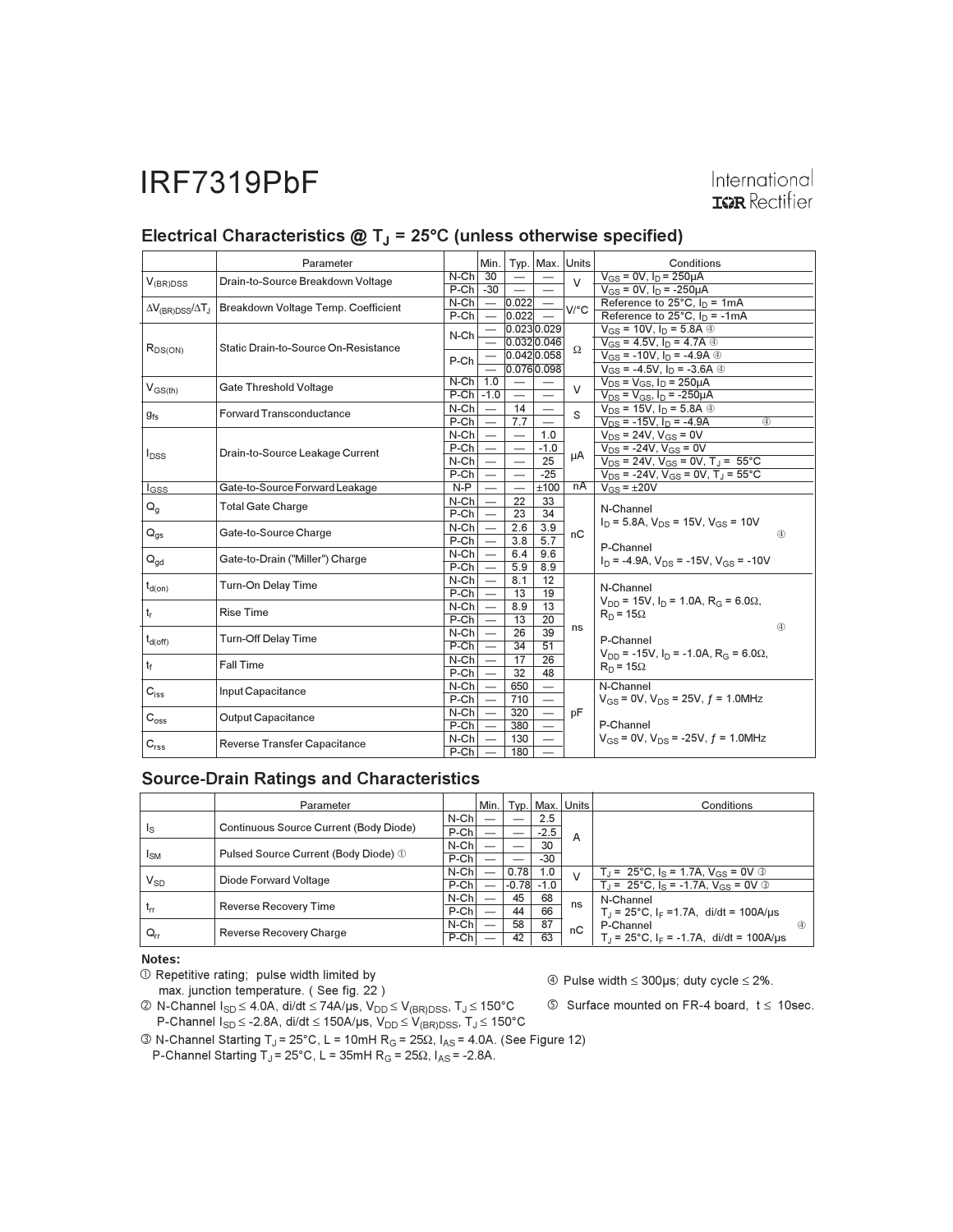



**Fig 1.** Typical Output Characteristics **Fig 2.** Typical Output Characteristics





Fig 3. Typical Transfer Characteristics



Fig 4. Typical Source-Drain Diode Forward Voltage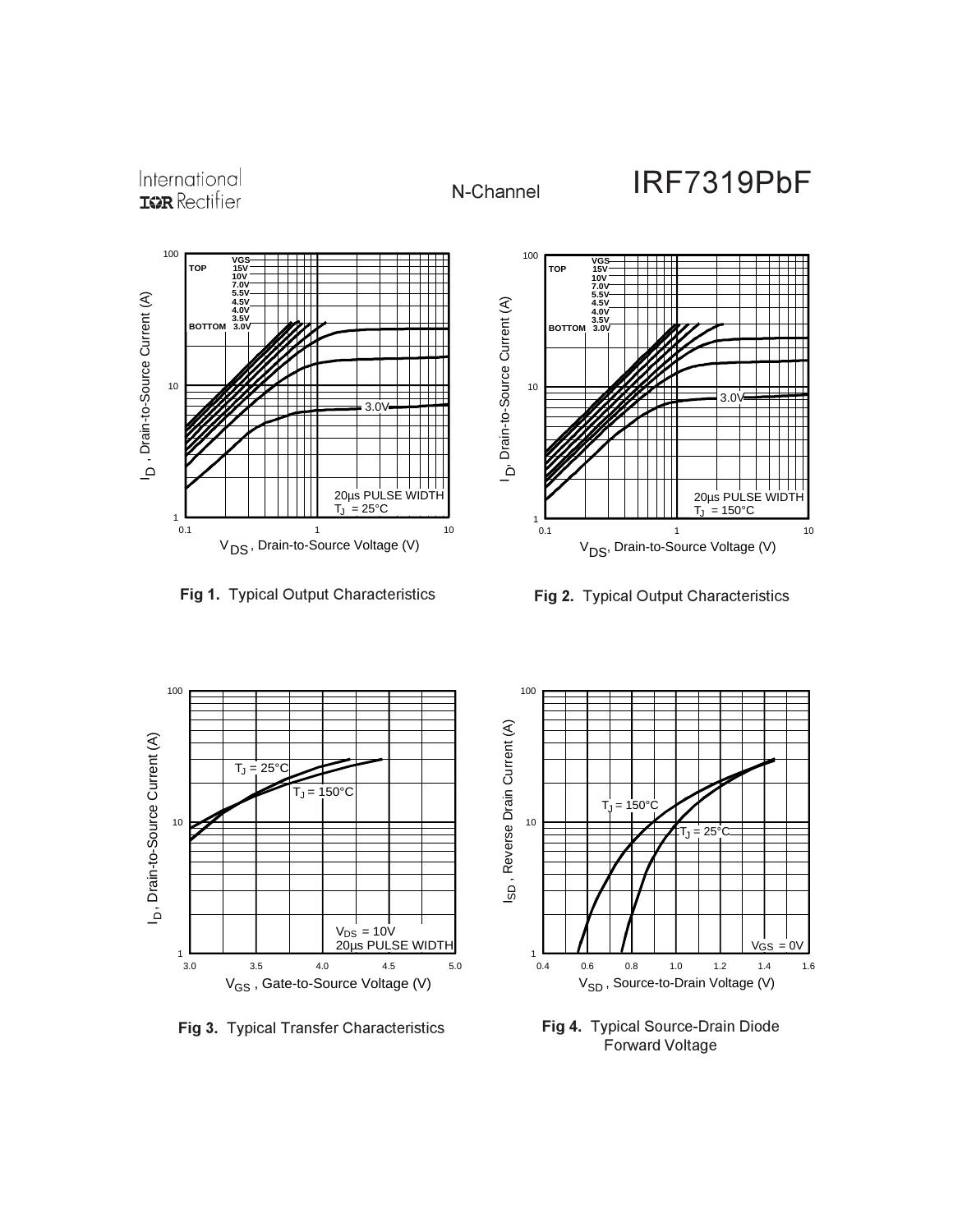N-Channel

International **IGR** Rectifier







I<sub>D</sub>, Drain Current (A)

 $V_{GS} = 4.5V$ 

 $G<sub>S</sub> = 10V$ 



Fig 7. Typical On-Resistance Vs. Gate Voltage



Fig 8. Maximum Avalanche Energy Vs. Drain Current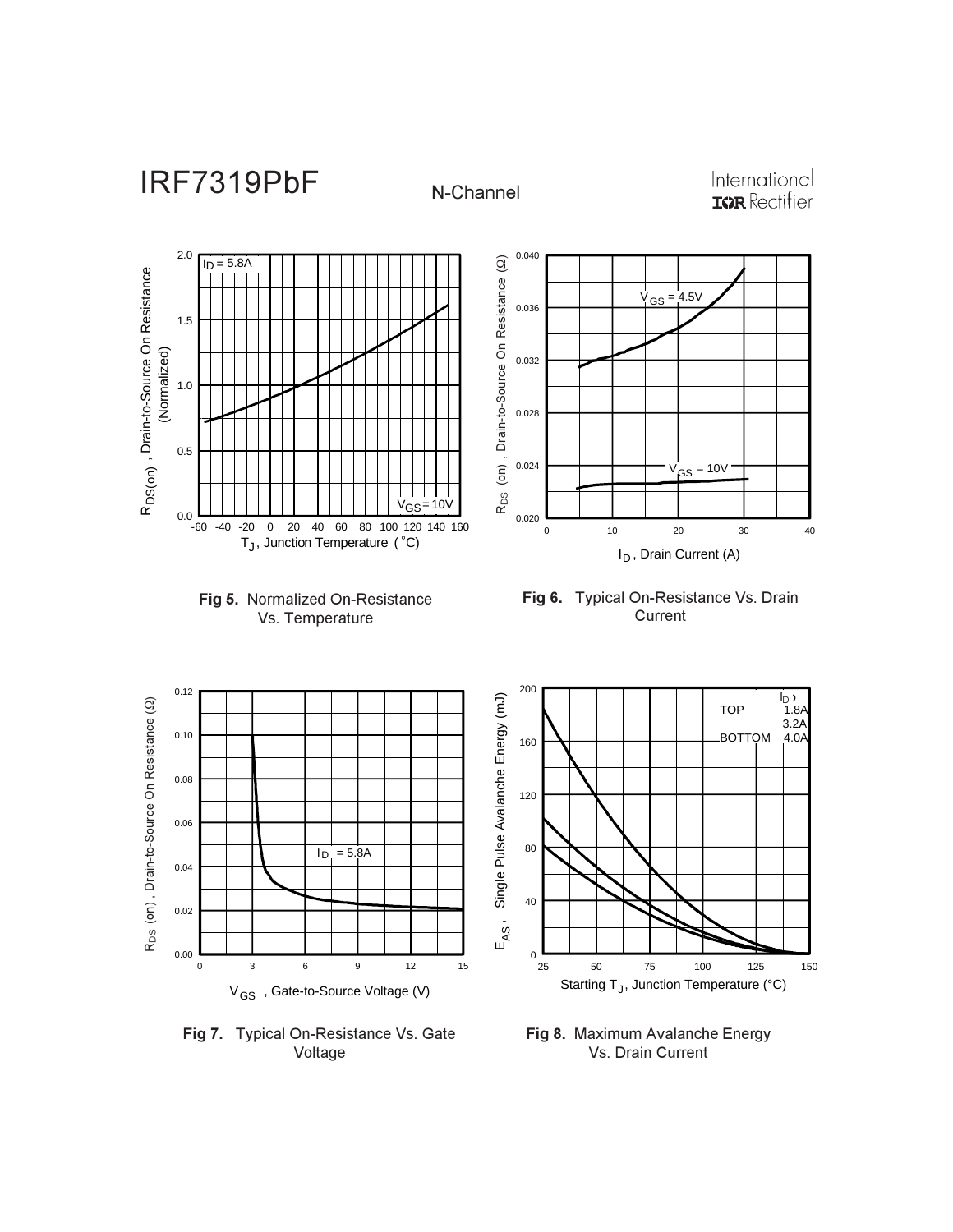

Fig 11. Maximum Effective Transient Thermal Impedance, Junction-to-Ambient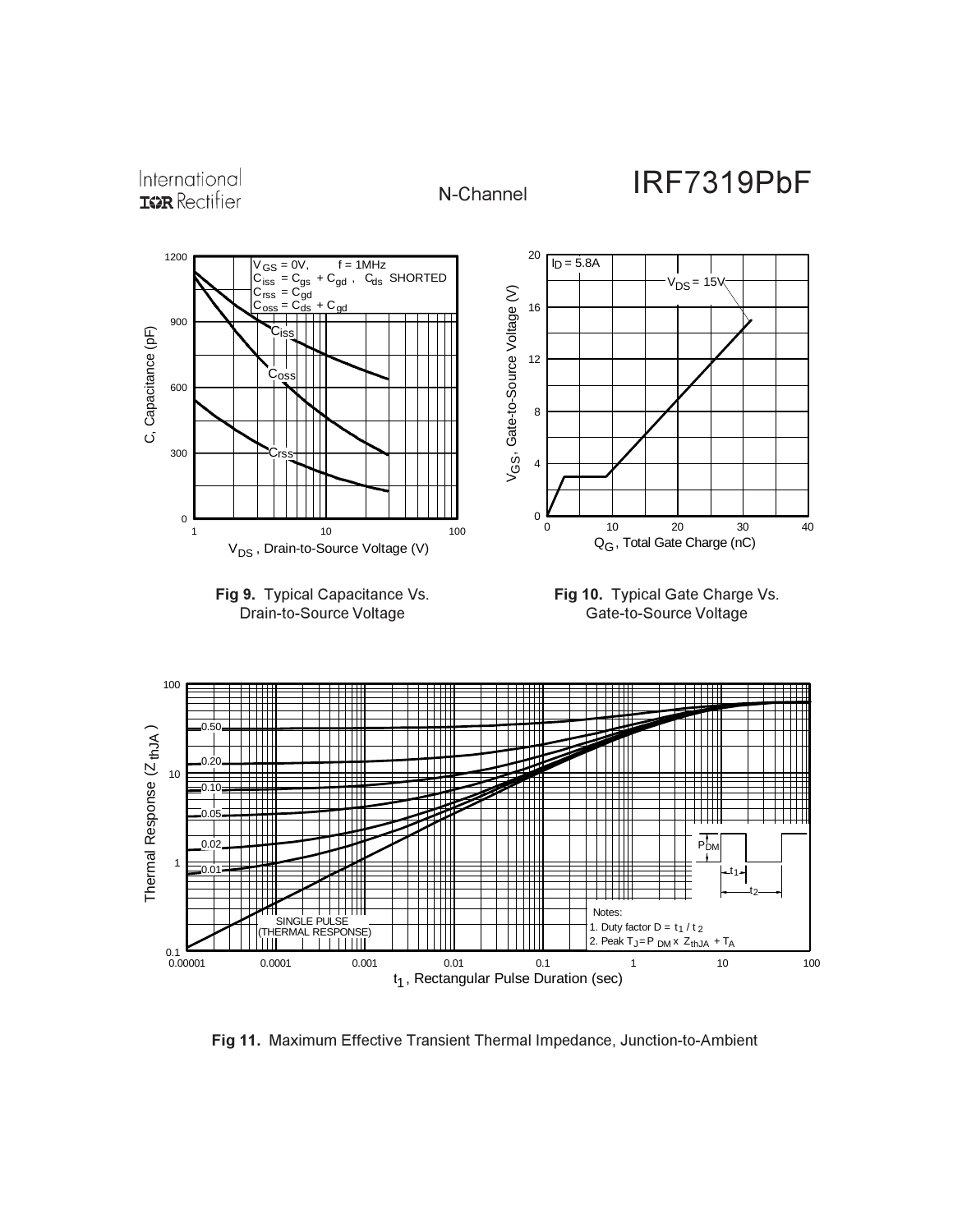P-Channel

International<br>**IGR** Rectifier



**Fig 12. Typical Output Characteristics** 



Fig 13. Typical Output Characteristics



**Fig 14. Typical Transfer Characteristics** 



Fig 15. Typical Source-Drain Diode Forward Voltage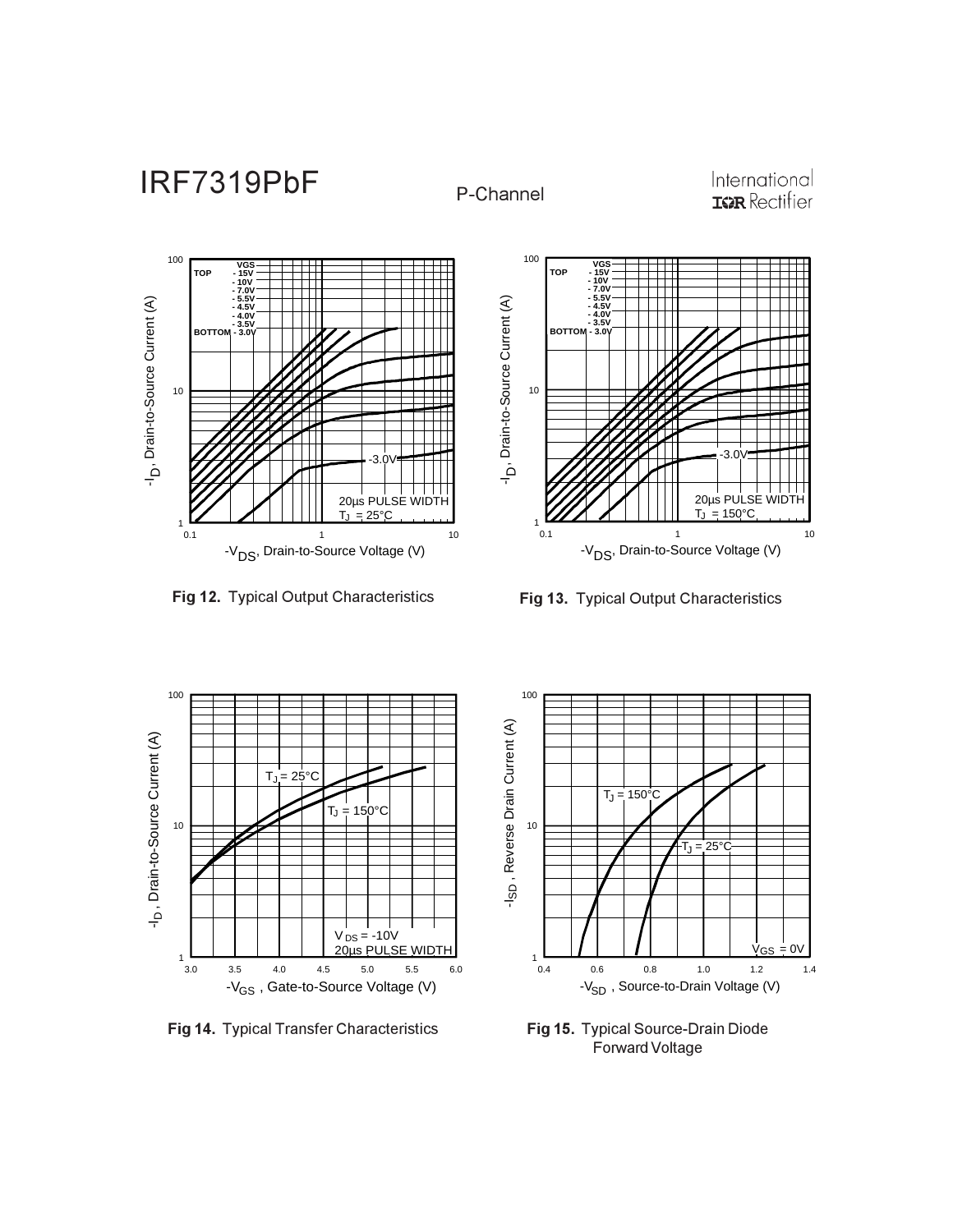International **IGR** Rectifier







Fig 17. Typical On-Resistance Vs. Drain Current



**Fig 18.** Typical On-Resistance Vs. Gate Voltage



Fig 19. Maximum Avalanche Energy Vs. Drain Current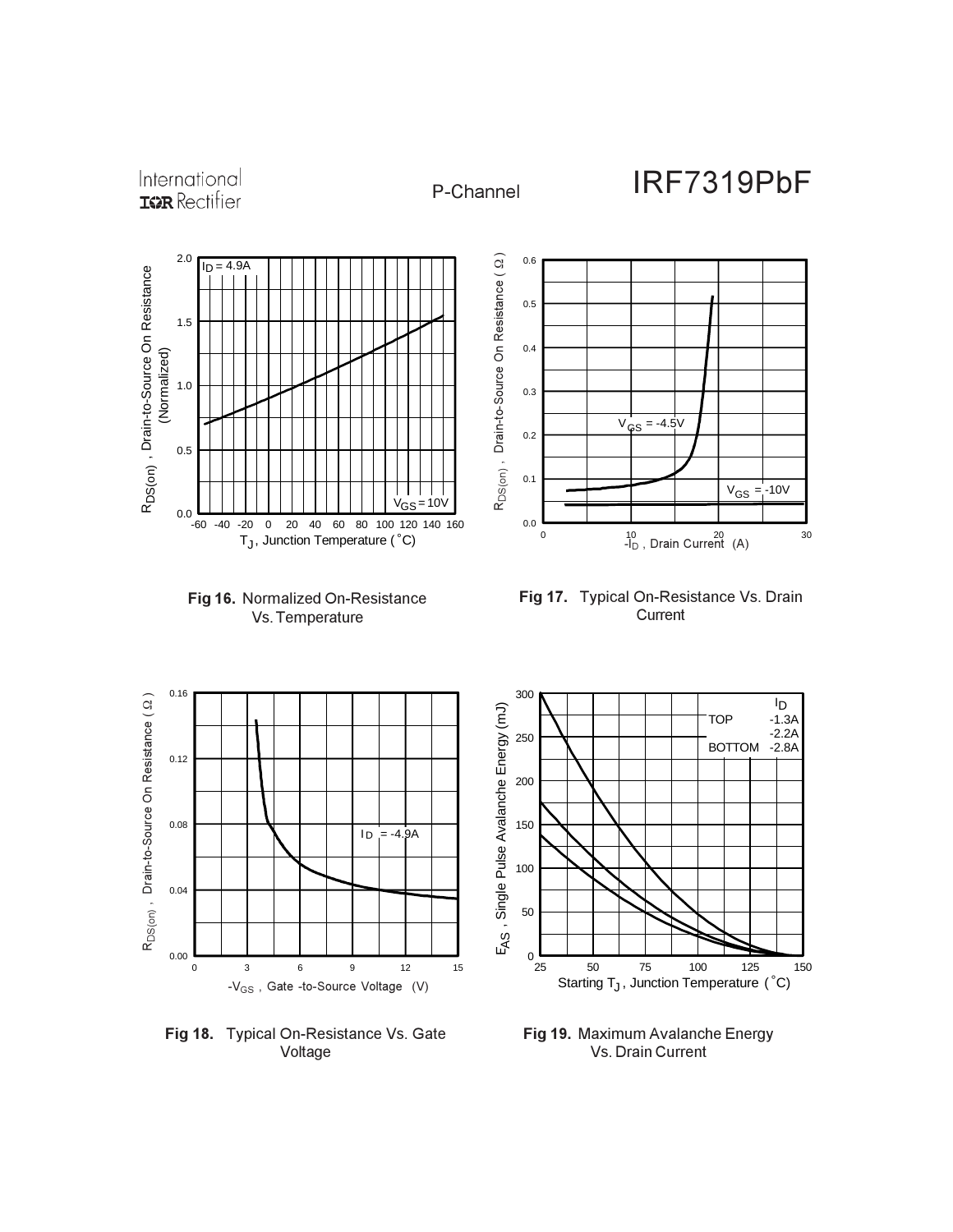

Fig 22. Maximum Effective Transient Thermal Impedance, Junction-to-Ambient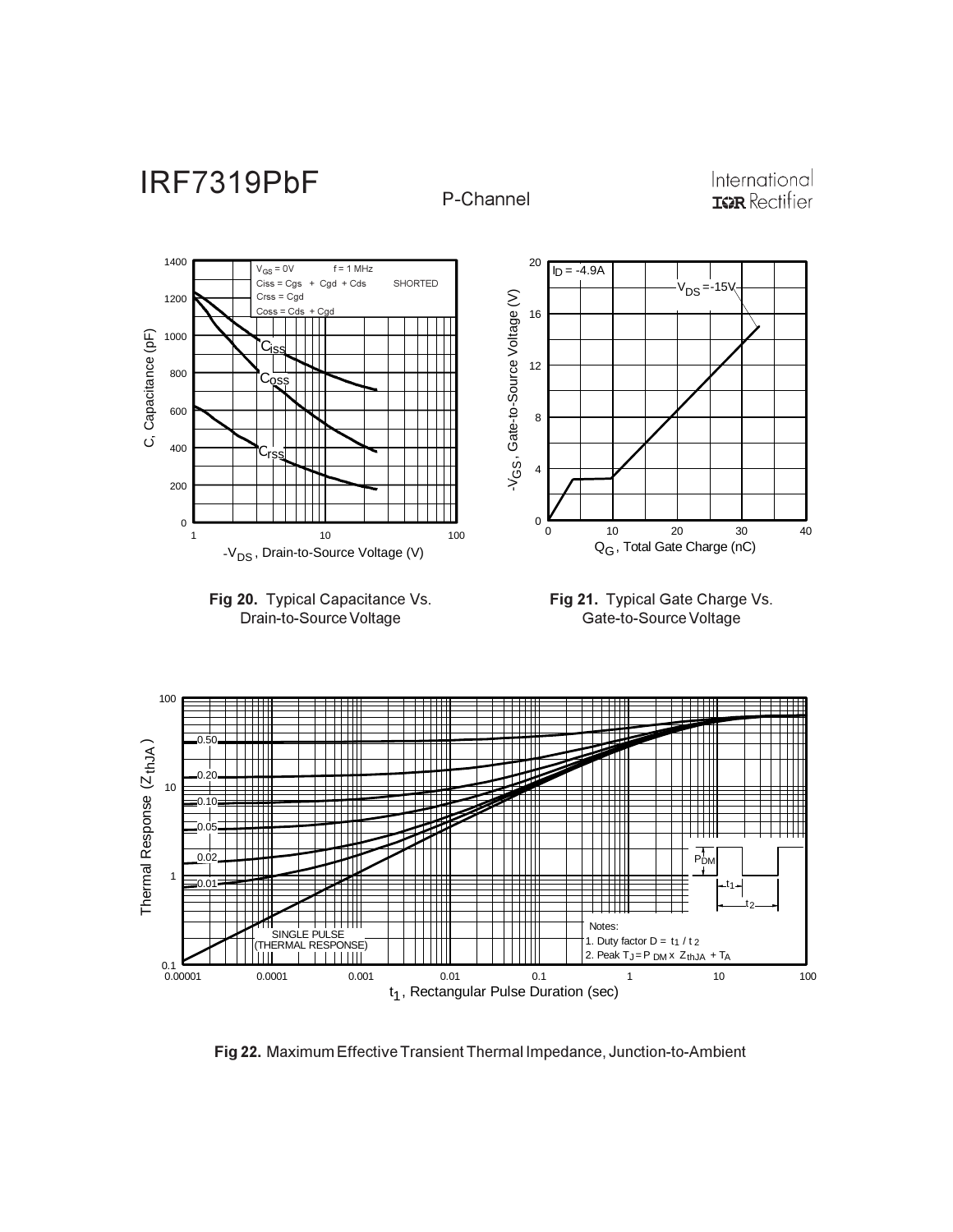## International **IGR** Rectifier

# **SO-8 Package Outline**

Dimensions are shown in millimeters (inches)





| <b>DIM</b>     | <b>INCHES</b> |              | MILLIMETERS           |      |  |  |
|----------------|---------------|--------------|-----------------------|------|--|--|
|                | MIN<br>MAX    |              | MIN                   | MAX  |  |  |
| Α              | .0532         | .0688        | 1.35                  | 1.75 |  |  |
| A <sub>1</sub> | .0040         | .0098        | 0.10                  | 0.25 |  |  |
| b              | .013          | .020         | 0.33                  | 0.51 |  |  |
| C              | .0075         | .0098        | 0.19                  | 0.25 |  |  |
| D              | .189          | .1968        | 4.80                  | 5.00 |  |  |
| F              | .1497         | .1574        | 3.80                  | 4.00 |  |  |
| e              | .050          | <b>BASIC</b> | <b>BASIC</b><br>1.27  |      |  |  |
| e 1            | $.025$ BASIC  |              | <b>BASIC</b><br>0.635 |      |  |  |
| н              | .2284         | .2440        | 5.80                  | 6.20 |  |  |
| K              | .0099         | .0196        | 0.25                  | 0.50 |  |  |
| L              | .016          | .050         | 0.40                  | 1.27 |  |  |
| У              | O°            | 8°           | 0°                    | 8°   |  |  |





### **SO-8 Part Marking**

A SUBST RATE.

NOTES:

EXAMPLE: T HIS IS AN IRF7101 (MOS FET )

4. OUT LINE CONF ORMS TO JEDEC OUT LINE MS -012AA.

5 DIMENS ION DOES NOT INCLUDE MOLD PROT RUSIONS. 6 DIMENS ION DOES NOT INCLUDE MOLD PROT RUSIONS. MOLD PROTRUS IONS NOT TO EXCEED 0.25 [.010]. 7 DIMENS ION IS THE LENGTH OF LEAD FOR SOLDERING TO

MOLD PROTRUS IONS NOT TO EXCEED 0.15 [.006].

3. DIMENS IONS ARE SHOWN IN MILLIMET ERS [INCHES].

2. CONTROLLING DIMENS ION: MILLIMETER

1. DIMENS IONING & TOLERANCING PER ASME Y14.5M-1994.